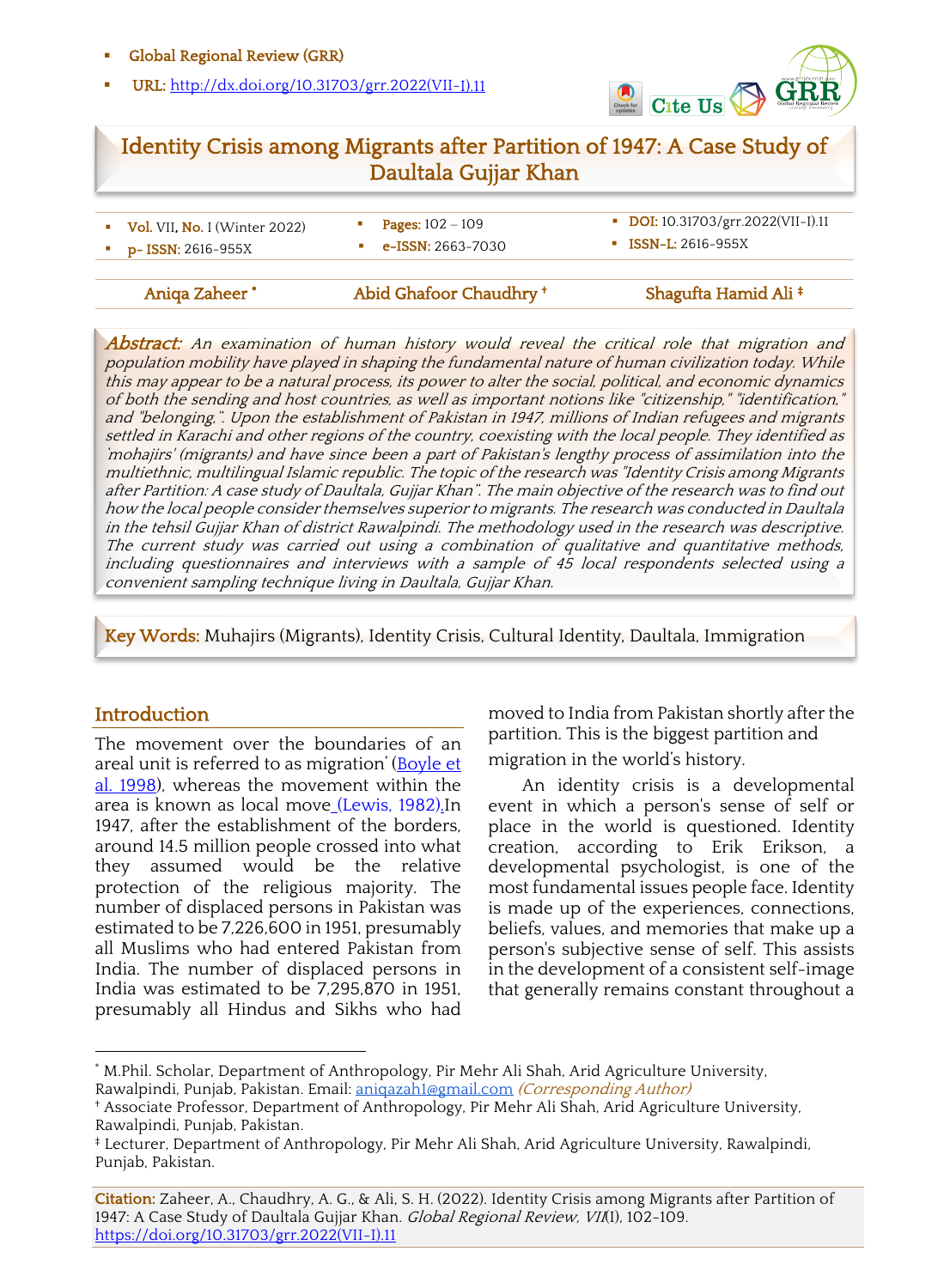time when new aspects of the self emerge or are reinforced (Erikson, 2021).

Migrants(Muhajirs) face the identity crisis the most; migrants after the 1947 Partition face different problems in their lives till now. Most importantly, the identity issues Migrants (Muhajirs) suffer the most after the Partition. They leave their country, home, wealth, identity, status, and facilities for separate nations but the citizens of Pakistan can't accept them. They show that we welcome our brothers but they can't accept them all as citizens and brothers. Till now, the Migrants are called Muhajirs not in a good and respectful way but in a bad way.

## Review of Literature

The movement of people from one part of the world to another is referred to as human migration. There are different types of migration including internal migration, external migration, seasonal migration, return migration, emigration, and immigration. There are many reasons behind migration, and these reasons are known as push factors and pull factors. 'Migration may result in cultural shifts that affect both the local and incoming populations in the long and short term' (Alina Sirbu, 2020).

Migrants face many difficulties and crises during migration. These crises include financial crisis, Identity crisis, religious crisis, home crisis, status crisis, and so on. The immediate concerns of such migrants include food, shelter, healthcare, salary, and family issues. They are sometimes subjected to harassment and harsh reactions from the local population (Crawley & Skleparis, 2017).

India gained independence in 1947 after being a British colony for over a hundred years. Pakistan was partitioned when India gained freedom. During colonial control, India and Pakistan were combined into a single entity administered by the Sovereign. For many years, British conquerors relied on India as an open market economy. Hundreds of nationalities and religions coexisted in India during those years, with Hindus, Muslims, and Sikhs being the most prominent. All of these ethnic groups worked together to free India from British colonialism. Independence was a victory, but it came at a high cost. When many independence movement groups began to emerge in the early 1940s, there were tremendous fatalities. After the British government understood it could no longer rule its territory, India was granted independence in 1947 (Akmal , 2015). British face the same identity crisis as India and Pakistan (Hirsch , 2018).

Cultural identity is a component of the multi-tiered theory of "social identity." Most intellectuals define cultural identity as an individual's awareness of their cultural belonging to a specific ethnic group as a result of cognitive and emotional processes involved in recognizing oneself as a representative of a specific ethnos, identifying with it, and dissociating from other ethnic groups (Karakatsani et al. 2018). We live in a continuously changing social sphere that forces us to alter our identities and behaviors. How we conduct our lives, how we see ourselves and each other, and how we communicate may all be affected by social change. Creative identities are perceived as compromising individual and familial possibilities for social mobility in the local migrant communities where these young men lived, and artistic preferences are often ignored (Idriss, 2019). Advances in science, technology, medicine, political upheaval, and economic development are just a few examples of social change that can affect how we live our lives, how we view ourselves and each other, and how we communicate (Jaspal & Breakwell, 2014). Haimanti Roy's book examines both government policy and individual activities from a cross-border perspective. It demonstrates that minorities in East Pakistan and West Bengal, whether Hindus or Muslims, suffered similar discrimination and concerns about national identity (Roy, 2012).

The migratory transition is a key concept in understanding how migration patterns vary in civilizations that are undergoing industrialization, population increase, and other social and economic changes (Magidimisha et al., 2018). Migration must be evaluated in light of the region's unparalleled violence and people's mobility (Borlaza, 2015). A variety of economic, political, and sociological causes drive migration today. A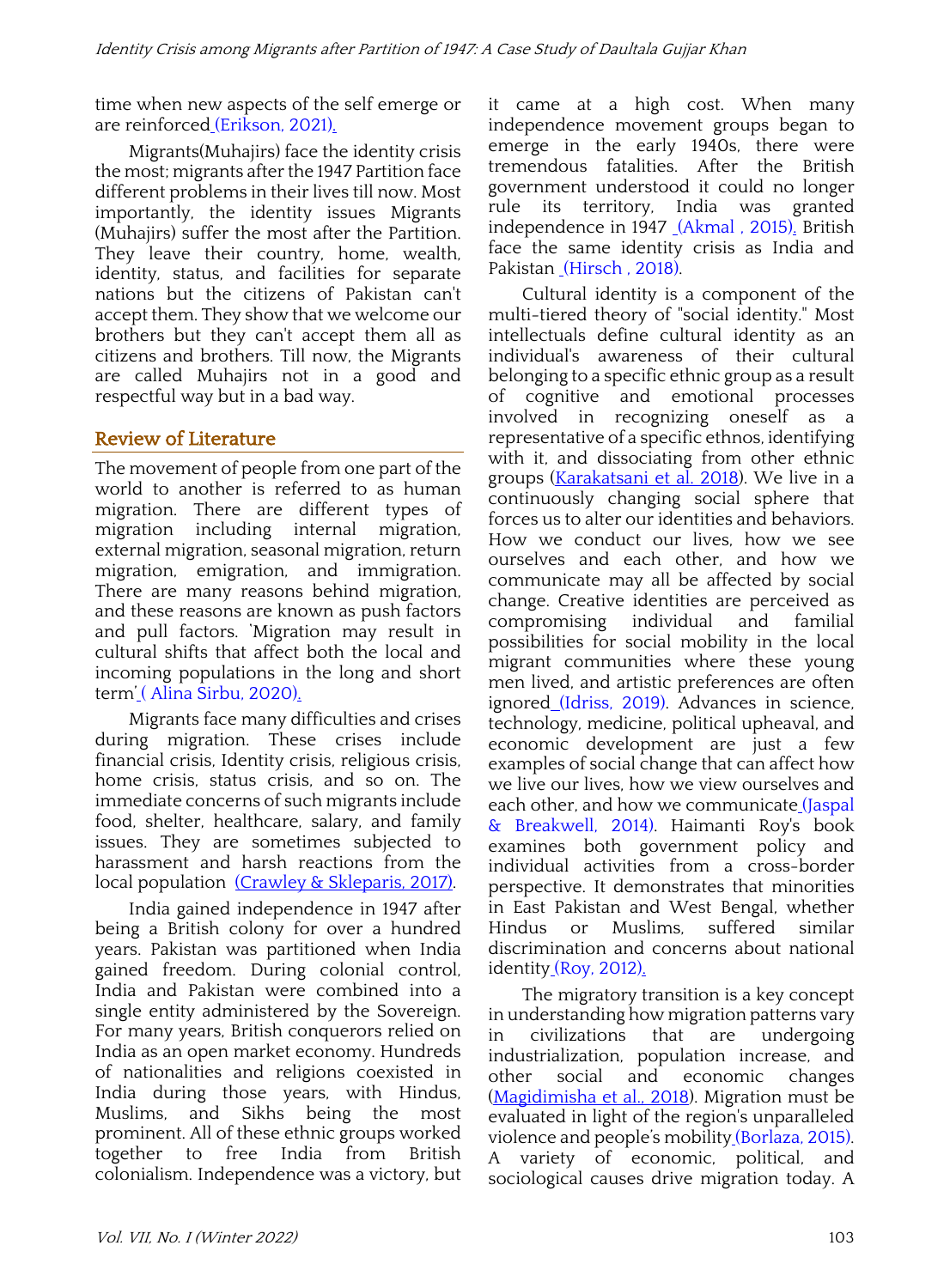migratory population may be defined as individuals who cross a country's border to shift their typical location (Lolohea, 2016). Migrants may leave the leave mee country due to violence, massive violation of human rights, or other factors that put their lives or safety in danger (Fitzi et al., 2019). The migration to Pakistan was divided into three stages. The first happened between August and November of 1947. In terms of immigration, this was the most populous period of migration. The first of the three migratory phases was thought to be the most violent of the three. The second and longest period was from December 1947 to December 1971. The vast majority of migrants came from Madhya Pradesh, Karnataka, Andhra Pradesh, and Rajasthan. The final phase lasted from 1973 through the late 1990s. This migration differed from the previous two in that it was largely made up of educated unemployed Muslims from various parts of India. A substantial number of Urdu-speaking Muslims from various parts of India have migrated to Pakistan in recent years (Shah & Sareen, 2019).

In India, the Muslim community is one of the most numerous religious groups. When India was partitioned, Muslims wanted to create their own country, Pakistan. Pakistan faces a difficult task in establishing and upholding its national identity. Pakistan's national identity was mostly centered on Islam. There is a heritage of "ideological conflict between orthodoxy and change" in Pakistani nations, which has risen in severity in recent years" (Malik, 2010).

Pakistan is an Islamic state that was established mostly on Islamic principles. Pakistan also means 'pure land.' In Pakistan, Islam plays a significant part in people's daily lives. As a result, Pakistan embraced a national identity that was closely linked to Islam following the separation. The country's primary religion has a strong impact on its culture, heritage, and attitude (Pultar, 2014). Pakistan's politics have been affected by Islam since the country's independence. Many of the early rulers were extensively involved, especially those who were in the military and in the process of obtaining power with various Islamic sects. These organizations were so strong that most politicians depended on them to keep the government in check (Mence & Parrinder, 2017). There were three civil wars during this period, each involving a complex mix of ideological, religious, ethnic, and tribal factors, each linked to or manipulated by external powers in the context of regional or international strategic polarization, namely the Cold War, Pakistan-India rivalry, and global radicalization of

### Islamic factions (Demont & Roy, 2015).

At the time of the partition, many observers regarded the division as a trigger for violence and forced migrations, but they didn't consider the massive movement that followed Pakistan's separation. In the 1980s, establishing the state's Islamic character raised plenty of additional worries. Indian Muslim immigration was a major cause of worry in Pakistan. Muhajirs were the name given to Indian Muslim migrants. People who had lived in Pakistan for a long time regarded themselves to be locals and sons of the land. The 1947 start of the *muhajir* migration has long-term political and economic effects. The Pakistani and Indian governments did not assist the mass migration, which aided the rejection of *muhajirs* by long-established Pakistanis (Shah & Sareen, 2019).

The early settlers were overwhelmingly hostile to migration. The explosion of violence was one of the most serious effects of the *muhajir* migration (Swepston & Taran, 2015). The conflicts were mostly between religious groups. Hundreds of thousands of people were murdered, and about 600,000 were injured. Over a million people have fled the nation to avoid being killed by violent protesters. Around the same period, 7,200,000 Indian Muslims migrated to Pakistan. Almost five million Sikhs and Hindus have immigrated to Pakistan as a result of terrible physical violence. Violence between religious groups and nationalities has decreased dramatically in recent years. However, discrimination in India against Muslims, and in Pakistan, against Hindus and Sikhs remains at a lower level (Ansari, 2007). Even if you feel, as most people do, that some immigration and migration are beneficial and make a nation more interesting, this does not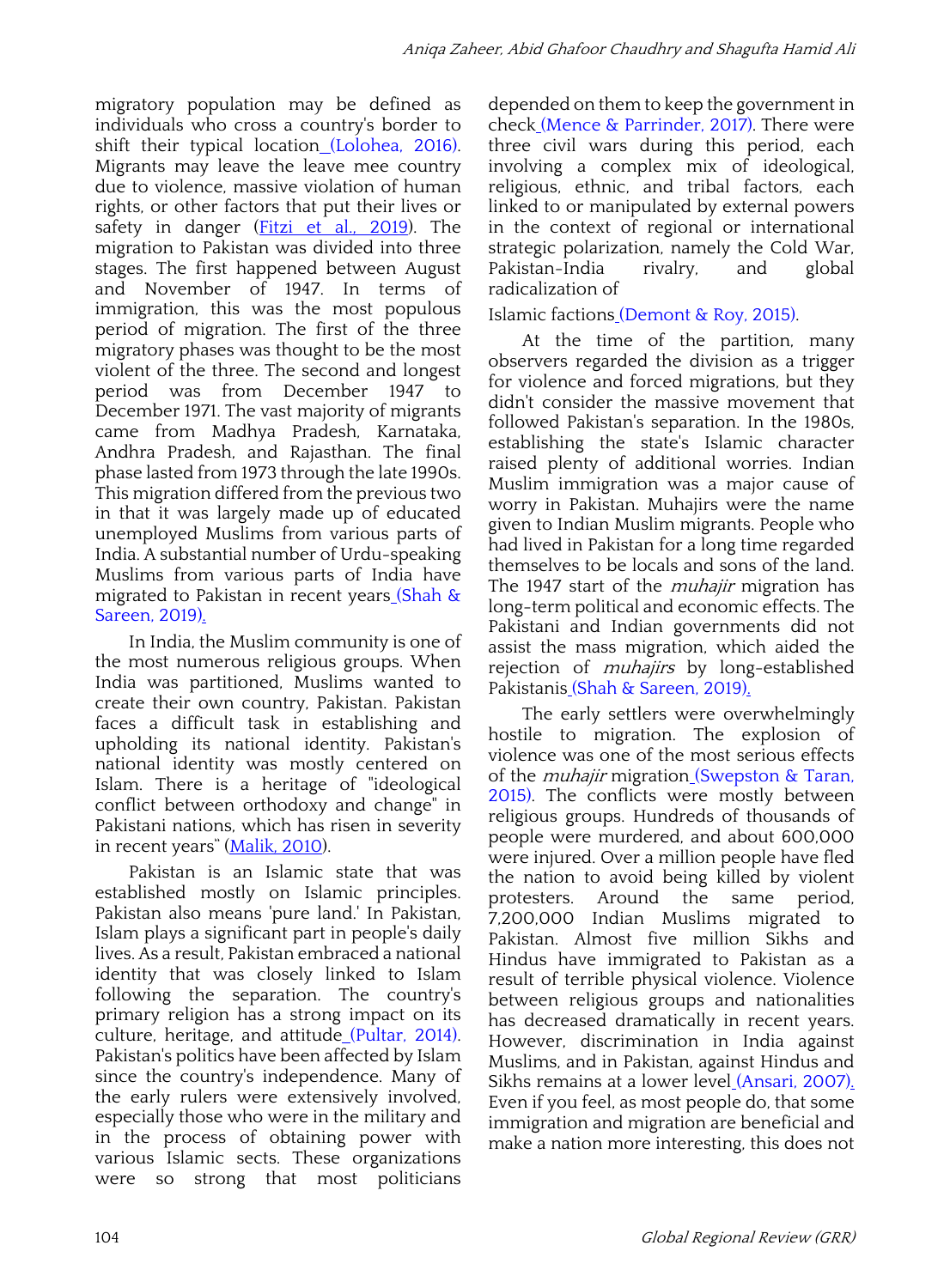mean that more immigration is better (Murray, 2017)

## Materials and Methods

The present study was focused to find out the identity crisis and the gap between the locals and migrants among the people living in the Daultala and exploring the problems faced by migrants in new settings regarding identity crisis, language, and culture. A descriptive methodology was used in this research. A mix of qualitative and quantitative was conducted with a sample of 45 local respondents from Daultala by using a convenient, nonprobability sampling technique. To collect data, a semi-structured questionnaire was created that included both open-ended and closed-ended questions from the respondents by conducting interviews of the above-mentioned sample. SPSS was used for the analysis of data.

## Results and Discussions

Every day, millions of individuals, both migrants and nonmigrants, are affected by international migration. It can occur as a result of a disruption in people's lives, upheavals in communities and the reunion of families. It may either supply much-needed resources to sending and receiving countries or place pressure on destinations, causing economic and social disruption. It can result in emotional reactions from individuals, the media, and policymakers. It can be described in terms of floods, tides, and influxes, or it can be greeted with open arms. Migration strikes at the core of who "we" and "they" are, as well as notions of identity, home, and belonging (O'Reilly, 2012).

After the partition, the migrants (Muhajir) of India and Pakistan both face many crises which also include the identity crisis. In Pakistan, after the partition, migrants faced many difficulties like acceptance as citizens and difficulty with language and also they have different cultures, traditions, customs, and values. When they migrated from India to Pakistan, they left all their wealth, homes, identity, property and status, etc. It's not easy for them to leave all their facilities and move to a new place but they left that all for the separate Islamic nation it is very unfair but mostly the local people can't accept them and clearly show their hate that they can't accept them as a citizen of Pakistan. Here is the Research analysis, first of all, the demographic profile of the respondents, second, the responses of respondents according to the questionnaire.

Many things are related to an identity crisis of migrants that can't be touched or discussed. In this article, I studied and researched one objective that is why local people think of themselves as superior then migrants. I had taken 45 respondents from local people of Daultala from which I can get data from the questionnaire 20 are female respondents and 25 are male respondents of different ages. The response has different responses from one another but most agree on the same point. The researcher, from all the data, collected, responses of the respondents, and discussions, concluded that there is a very clear gap exists between the local people of Daultala and the migrants.

The major reason that local people consider themselves superior to themselves than migrants is that the migrants are humiliated as they lost their everything during migration. Another major cause is that the local people consider the migrant inferior to themselves conventionally as they have learned this myth from their ancestors from their childhood. And it is now a reality that does not have a sound basis because time has changed a lot from 1947 to the present.

When people migrate from one nation or culture to another, they bring their knowledge and stress manifestations with them. As individuals integrate into the new culture, their cultural identity is likely to evolve, giving them a sense of belonging; they also try to settle down through assimilation or biculturalism (Bhugra, 2004). The Gujjar Khan was named after the huge Gujar set arrangement during the Mughal period. Its population is 678,503, according to the census of 2017 of Pakistan. It is subdivided into 36 union councils. It is located at the heart of the Potohar region. Sometimes it is also known as the land of Shaheed.

The researcher has used the interview and questionnaire method and found out that there is a clear gap exists between the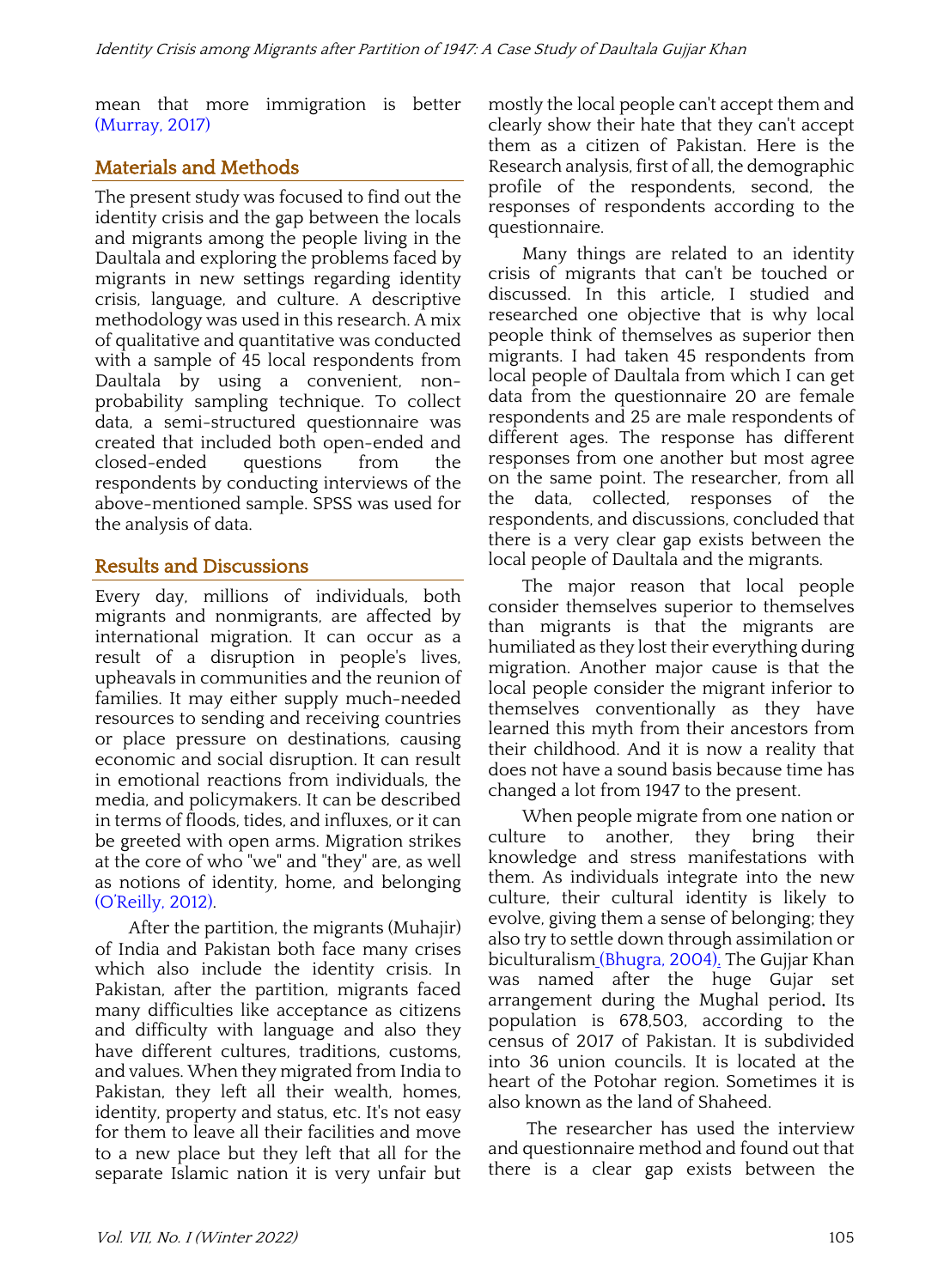migrants and the local people of the city of Daultala. The major reason which presents behind this difference is that the people have learned from their ancestors or have gotten this stance in their veins from childhood that the migrants are inferior in status to themselves. Moreover, the local people consider the migrant has come from India a very pathetic situation as they have lost all their wealth, name, fame, and families in the migration from India to Pakistan.

The data collected from the respondents shows that the major reason behind the cold attitude of local people towards migrants is to consider themselves superior because they mostly learned all these things from their ancestors. They have conventionally learned this thing from their ancestors from childhood. Now, this gap still exists as a myth without any solid reasons. Here is the research data analysis which will show in the following table.

| Age       | Frequency | Percentage |
|-----------|-----------|------------|
| $20 - 30$ | 8         | 17.77      |
| $30 - 40$ | 9         | 20         |
| $40 - 50$ | 13        | 28.88      |
| $50 - 60$ | 15        | 33.33      |
| Total     | 45        | 100        |
| Sex       | Frequency | Percentage |
| Male      | 25        | 55.555     |
| Female    | 20        | 44.44      |
| Total     | 45        | 100        |
| Caste     | Frequency | Percentage |
| Gujjar    | 13        | 28.88      |
| Rajput    | 11        | 24.44      |
| Sheikh    | 13        | 28.88      |
| Others    | 8         | 17.777     |
| Total     | 45        | 100        |

**Table 1.** The demographic background of the Respondents

## Demographic Profile of the Respondents

The above table: 1 shows the demographic background or profile of respondents, which includes respondents between the age of 20 to 60 who respond to the topic. Most respondents are between the ages of 50 to 60. 15 respondents are between 50 to 60, 13 respondents are between 40 to 50,9, respondents are between 30 to 40 and 8 respondents are between the age of 20 to 30. The above table show the frequency of age limit of respondents and also the above table shows the frequency of sex ratio. In this data collection, 25 respondents are male and 20 respondents are female. Mostly, the questionnaire is filled by males who live in Daultala and according to the objective and topic, these respondents are selected from local people who already lived in that place when partition took place and also the demographic table shows the dominant caste of the Daultala according to the respondent's point of view, that which caste he thought to have dominant in that particular area according to population. The results show that Sheikh and Gujjar caste is equally dominant and a few other castes exist there. Almost 13 respondents responded that the Gujjar caste is dominant 13 responses show that Seikh Caste is equally dominating as compared to the Gujjar caste and 11 respondents responded in the favor of Rajput caste and 8 respondents are from other castes.

There is always a relationship between dependent and independent variables. Variables are changeable. Independent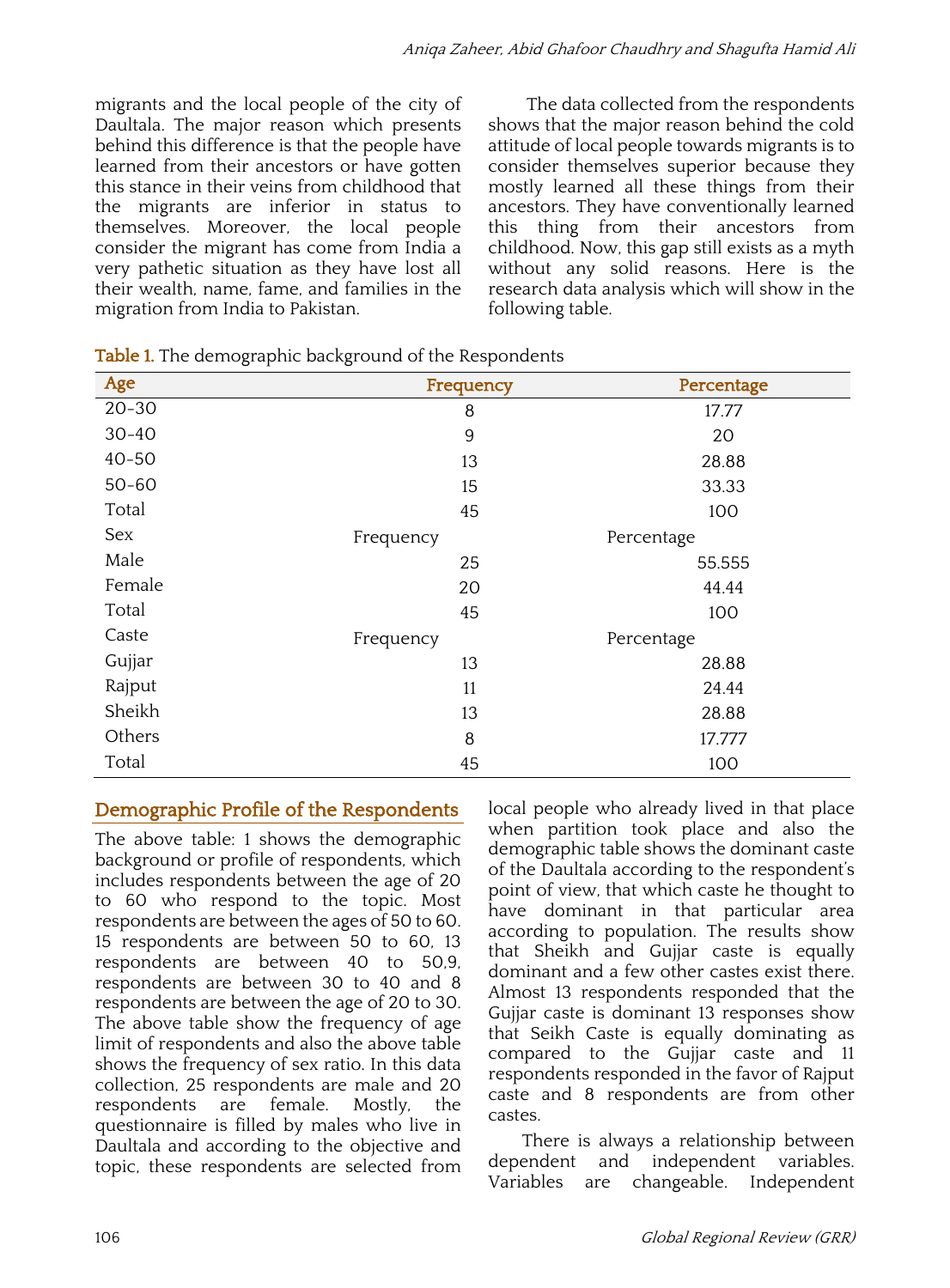Variables can't depend on other variables but a dependent variable can depend on the independent variable. In my topic, there is many dependent and independent variable identity of migrants as Pakistani citizen is depends on the local people's misconception. Inferiority and superiority are dependent and independent variables that relate to migrants and local people.

The researcher from all the research sources gets the point that the migrants are considered inferior to most of the local

people as they have lost all their wealth, families and identities in India during independence. The Hindu community of India has humiliated the migrants from every aspect during migration through their unjust acts of exploitation and cruelty. It is one of the reasons that local people still consider the migrants as lower than themselves regardless of the point that time has changed a lot. But the thought is still standing in the events and incidents of 1947 which happened with the migrants of 1947.

| Responses      | Frequency | Percentage |
|----------------|-----------|------------|
| Ancestors      | 28        | 62.22      |
| Caste Conflict | 5         | 11.111     |
| Mindset        | 8         | 17.777     |
| Language       | 4         | 8.888      |
| Total          | 45        | 100        |

Table 2. Responses on a Misconception on the Superiority

## The misconception of the superiority

Table 2 shows the main theme of the objective and the above topic which shows the misconception of superiority among the migrants. The above table shows the responses of local people regarding why they feel that they are superior and migrants (Muhajir) are inferior and different factors that play a role in making that concept. As a set questionnaire, the high percentage of respondents shows that from ancestors, that concept is transferred in the minds they saw and heard that concept of superiority or priority from the migrants and 8 respondents responded that it is a mindset that other society members and family members make from them which are related to first response and 5 respondents responses that because of caste conflict they thought that migrants Muhajir is a caste which is lower caste and only 4 respondents response that this misconception is because of language that the Muhajir used to communicate which is different from local language their accent and dialect is different which shows that they are migrants (Muhajir).

In the light of the above-mentioned discussions, it can be concluded that migration and immigration are both practices in almost every country and every culture.

There are different purposes for migration. Some people migrate from one place to another for a better life and some people migrate for their freedom. In some instance and situation, migration and immigration are beneficial but somehow, it has some effects that include identity crisis, financial crisis, etc but on this article, I focused on a more specific region or area which is Daultala in the district Rawalpindi in Tehsil Gujjar khan.

The above data analysis concludes and shows that after partition of that area, these migrants face identity crises because of the mindset and lack of acceptance amongst the masses. Firstly, it is the up-rearing of people to take or accept their (migrants) identity as "migrants or *major*," and give them an attitude to like show sympathy towards them. The second main phenomenon of cultural perception that it's the socialization of culture that these migrants treat as *major*, and even in the year 2021, they are still fighting for their actual identity.

## Conclusion

In the light of the above-mentioned discussions, it can be concluded that migration and immigration are both practices in almost every country and every culture. There are different purposes for migration.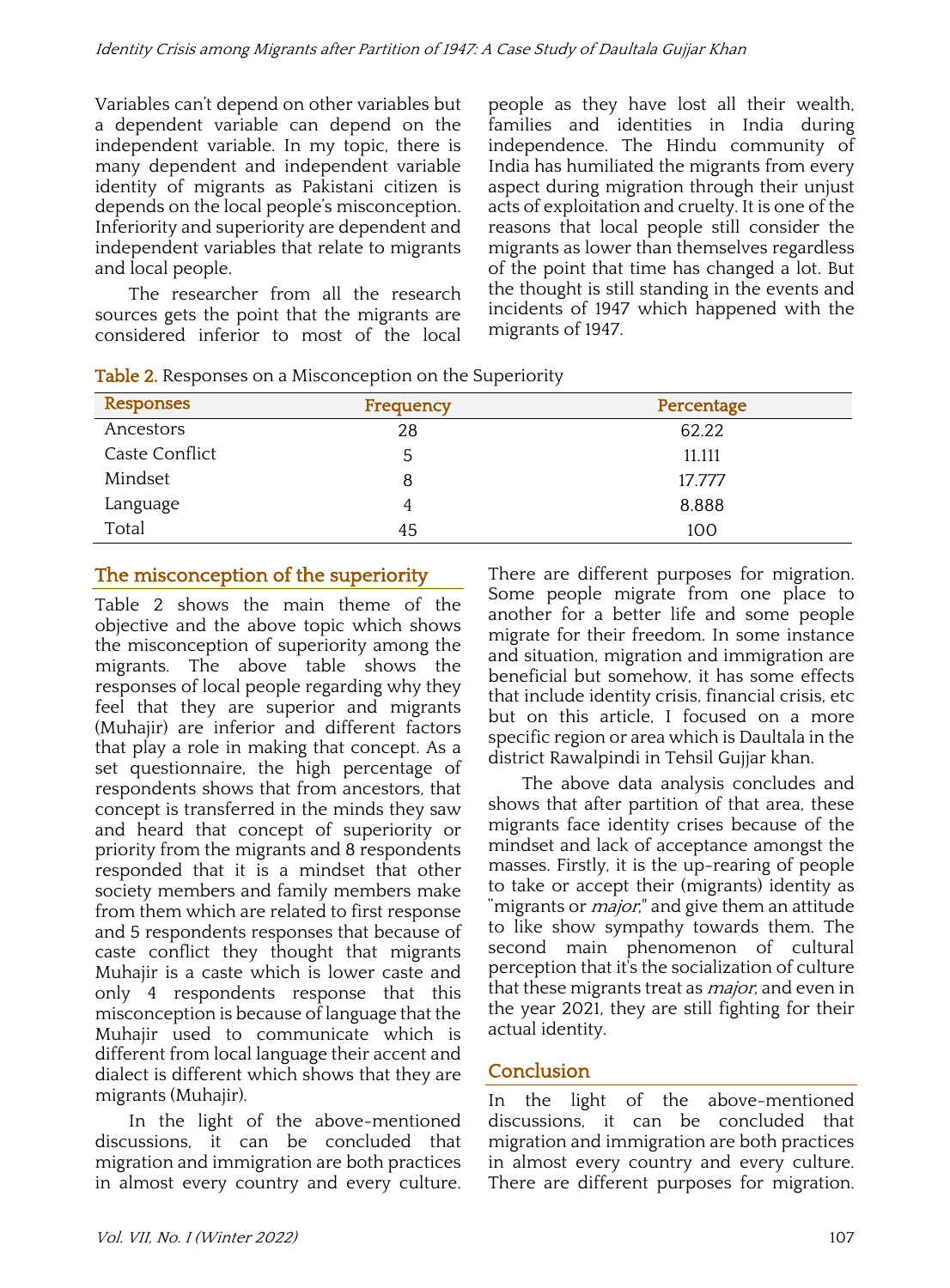Some people migrate from one place to another for a better life and some people migrate for their freedom. In some instances and situations, migration and immigration are beneficial but somehow, it has some effects that include identity crisis, financial crisis, etc but on this article, I focused on a more specific region or area which is Daultala in the district Rawalpindi in the tehsil Gujjar khan. After the partition, the migrants (Muhajir) of India and Pakistan both face many crises, including the identity crisis. In Pakistan, after partition, migrants face many difficulties like acceptance as citizens and difficulty with language and also they have different cultures, traditions, customs, and values. When they migrate from India to Pakistan, they leave all their wealth, homes, identity, property and status, etc. It is not easy for them to leave all their facilities and move to a new place but they left that all for the separate Islamic nation. It is very unfair but mostly, the local people can't accept them and clearly show their hatred that they cannot accept them as citizens of Pakistan. The above data analysis concludes and shows that after partition of that area, these migrants face identity crises because of the mindset and lack of acceptance amongst the masses. Firstly, it is the up-rearing of people to take or accept their (migrants) identity as "migrants or *major*," and give them an attitude to like showing sympathy towards them. The second main phenomenon of cultural perception that it is the socialization of culture that these migrants treat as *major*, and even in the year

2021, they are still fighting for their actual identity.

#### Recommendations

#### Strategic Solutions to Social Cohesion and Migrant Integration

While the integration process may be shocking for migrants, and maintaining a fair balance of social cohesion between the migrant and host communities can be difficult, there are a few strategic initiatives that can be taken to strengthen migrant and host community relations. To start, two very different host communities and migrants must be educated to avoid any negative perceptions or barriers that may form between the two groups. The global community has raised concerns regarding migrant and host community integration, particularly when the migrants are refugees from another country. The commitment to maintain peace in the host community is an endeavor to resolve disagreements via various means of private and public communication. The use of radios, posters, television, and other kinds of communication to reach out to society's inhabitants is common. I tried my best to cover all the aspects but due to some circumstances, I cannot cover all the aspects, so I recommend the other researcher to cover these gaps which are cultural shock among migrants and the traumatic experience of migrants.